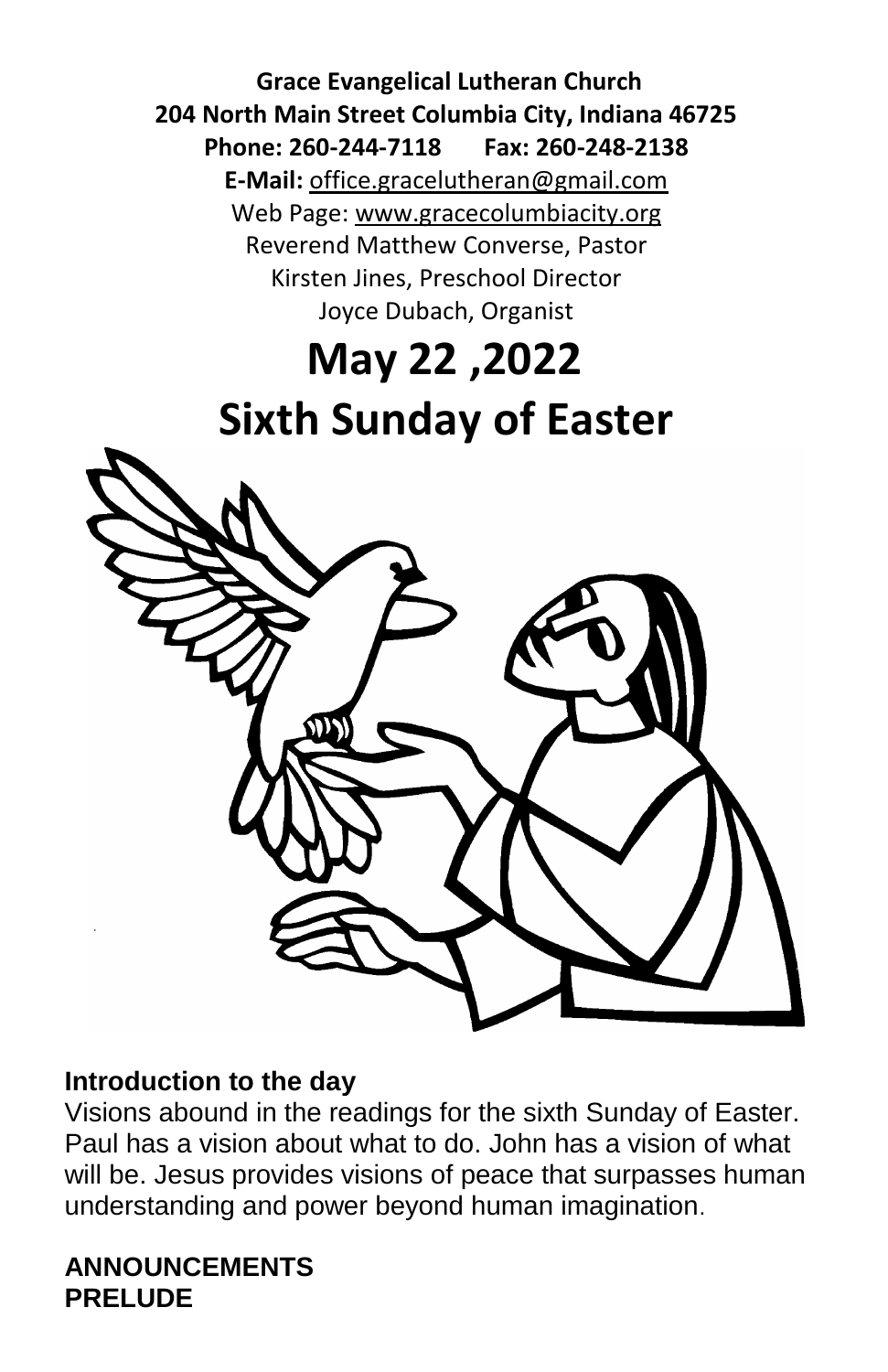*GATHERING The Holy Spirit calls us together as the people of God. [Please stand as you are able.]*

# **THANKSGIVING FOR BAPTISM**

Alleluia! Christ is risen. **Christ is risen indeed. Alleluia!**

In the waters of baptism, we have passed over from death to life with Jesus Christ, and we are a new creation. For this saving mystery, and for this water, let us bless God, who was, who is, and who is to come.

We thank you, God, for your river of life, flowing freely from your throne: through the earth, through the city, through every living thing.

You rescued Noah and his family from the flood; You opened wide the sea for the Israelites. Now in these waters you flood us with mercy, and our sin is drowned forever. You open the gate of righteousness and we pass safely through.

In Jesus Christ, you calm and trouble the waters. You nourish us and enclose us in safety. You call us forth and send us out. In lush and barren places, you are with us. You have become our salvation.

Now breathe upon this water and awaken your church once more. Claim us again as your beloved and holy people. Quench our thirst; cleanse our hearts; wipe away every tear.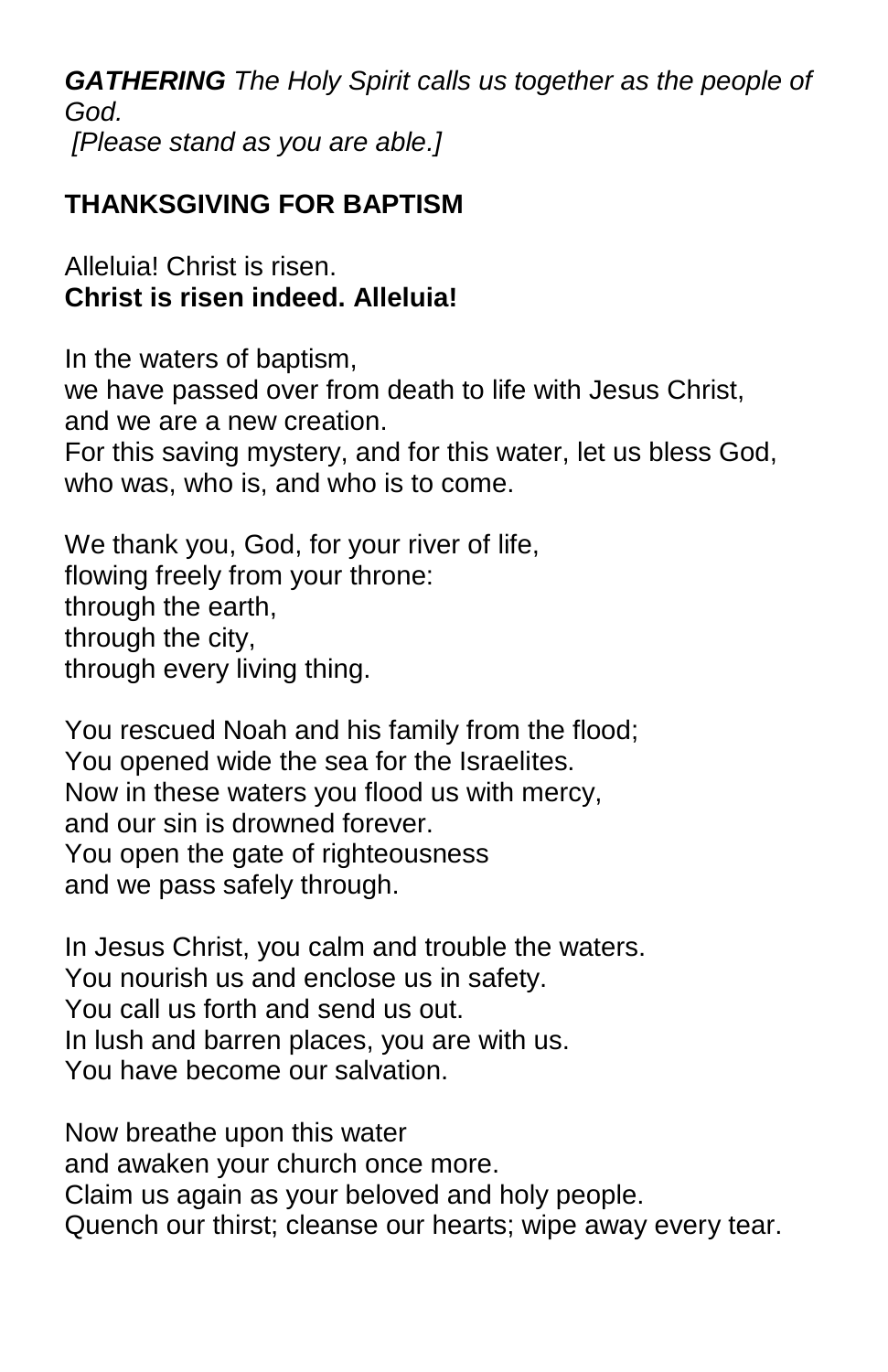To you, our Beginning and our End, our Shepherd and Lamb, be honor, glory, praise, and thanksgiving, now and forever. **Amen.**

#### **GATHERING SONG** *Come to the Water of Life* **(ACS 955)** Reprinted/streamed will permission under ONE LICENSE, License #A-723136. All rights Reserved.

**(as seen in the back of the bulletin)**

#### **GREETING**

The grace of our Lord Jesus Christ, the love of God, and the communion of the Holy Spirit be with you all. **And also with you.**

#### **CANTICLE OF PRAISE**

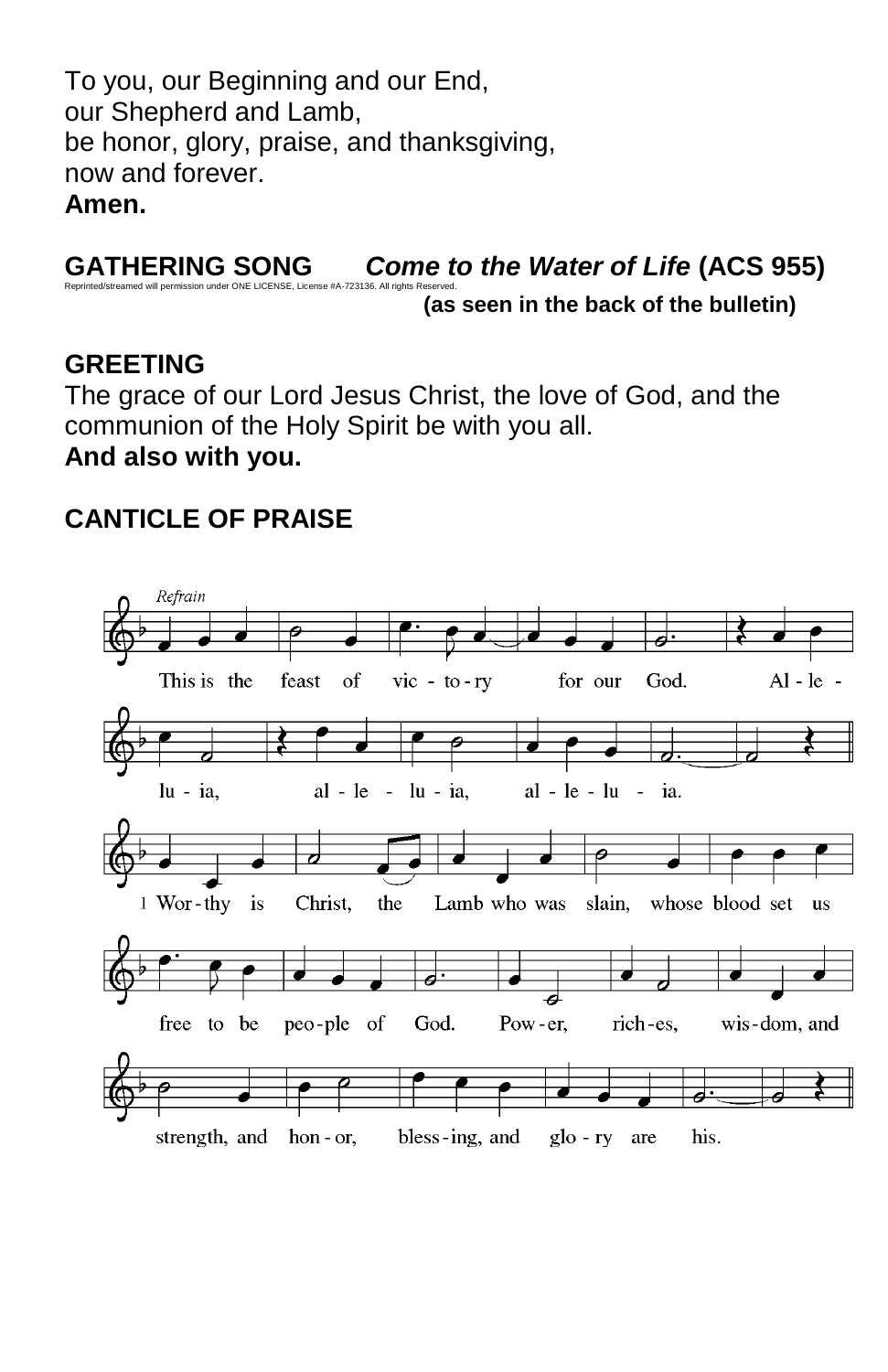

# **PRAYER OF THE DAY**

Let us pray, Bountiful God, you gather your people into your realm, and you promise us food from your tree of life. Nourish us with your word, that empowered by your Spirit we may love one another and the world you have made, through Jesus Christ, our Savior and Lord, who lives and reigns with you and the Holy Spirit, one God, now and forever. **Amen.**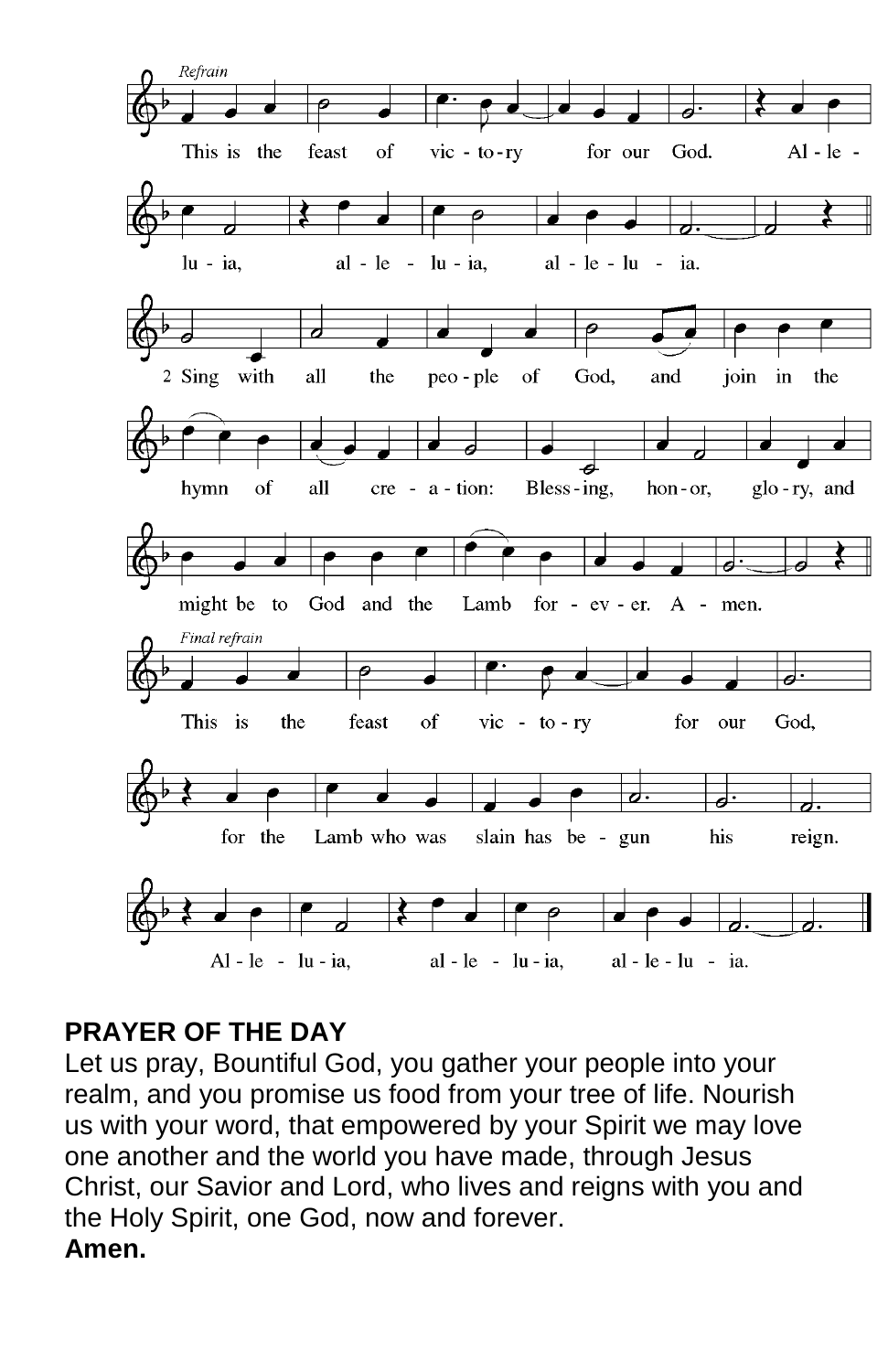**WORD** God speaks to us in scripture reading, preaching, and song.

(At this time all the children (pre-k thru 2nd grade) who would like to join us for children's church are asked to join us in the back.)

# *[The assembly is seated]* **FIRST READING : Acts 16:9-15**

A reading from Acts.

<sup>9</sup>During the night Paul had a vision: there stood a man of Macedonia pleading with him and saying, "Come over to Macedonia and help us."  $10$ When he had seen the vision, we immediately tried to cross over to Macedonia, being convinced that God had called us to proclaim the good news to them.

 $11$ We set sail from Troas and took a straight course to Samothrace, the following day to Neapolis,  $12$  and from there to Philippi, which is a leading city of the district of Macedonia and a Roman colony. We remained in this city for some days. <sup>13</sup>On the sabbath day we went outside the gate by the river, where we supposed there was a place of prayer; and we sat down and spoke to the women who had gathered there. <sup>14</sup>A certain woman named Lydia, a worshiper of God, was listening to us; she was from the city of Thyatira and a dealer in purple cloth. The Lord opened her heart to listen eagerly to what was said by Paul. <sup>15</sup>When she and her household were baptized, she urged us, saying, "If you have judged me to be faithful to the Lord, come and stay at my home." And she prevailed upon us. Word of God, word of life.

**Thanks be to God.**

#### **PSALM: Psalm 67**

<sup>1</sup>May God be merciful to **<sup>|</sup>** us and bless us; may the light of God's face **<sup>|</sup>** shine upon us.

- <sup>2</sup>**Let your way be known upon earth, your saving health among all nations.**
- $3$ Let the peoples praise you, O God; let all the peoples praise you.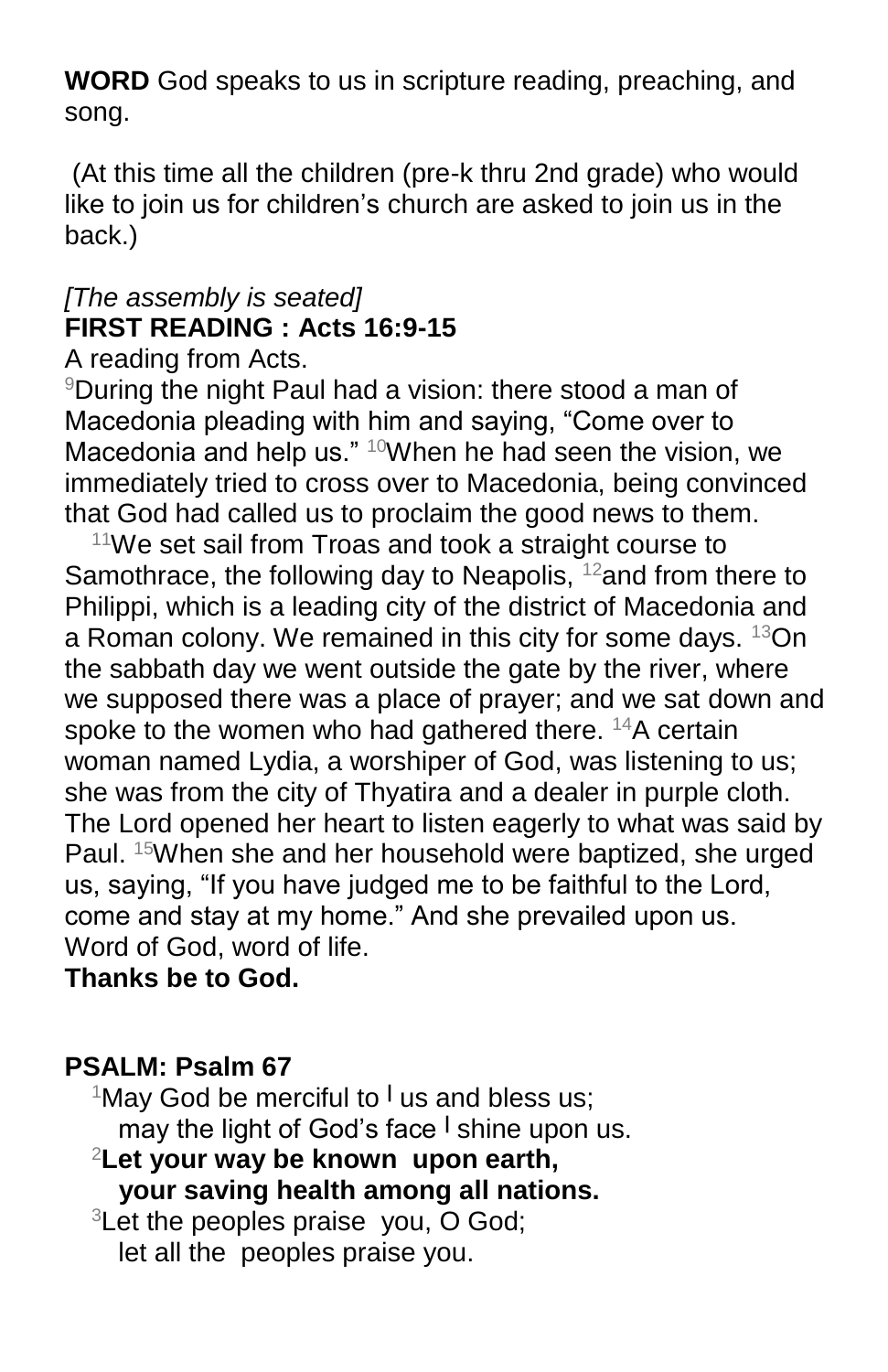<sup>4</sup>**Let the nations be glad and sing for joy,**

**for you judge the peoples with equity and guide all the nations on earth.**

<sup>5</sup>Let the peoples praise you, O God; let all the peoples praise you.

<sup>6</sup>**The earth has brought forth its increase; God, our own God, has blessed us.**

 $7$ May God give us blessing,

and may all the ends of the earth stand in awe.

#### **SECOND READING: Revelation 21:10, 22--22:5**

A reading from Revelation.

 $10$ And in the spirit he carried me away to a great, high mountain and showed me the holy city Jerusalem coming down out of heaven from God. <sup>22</sup>I saw no temple in the city, for its temple is the Lord God the Almighty and the Lamb. <sup>23</sup> And the city has no need of sun or moon to shine on it, for the glory of God is its light, and its lamp is the Lamb.  $24$ The nations will walk by its light, and the rulers of the earth will bring their glory into it.  $25$  Its gates will never be shut by day—and there will be no night there.  $^{26}$ People will bring into it the glory and the honor of the nations. <sup>27</sup>But nothing unclean will enter it, nor anyone who practices abomination or falsehood, but only those who are written in the Lamb's book of life.

 $22:1$ Then the angel showed me the river of the water of life, bright as crystal, flowing from the throne of God and of the Lamb  $2$ <sup>through</sup> the middle of the street of the city. On either side of the river is the tree of life with its twelve kinds of fruit, producing its fruit each month; and the leaves of the tree are for the healing of the nations. <sup>3</sup>Nothing accursed will be found there any more. But the throne of God and of the Lamb will be in it, and the servants of God will do homage; <sup>4</sup>they will see God's face, and on their foreheads shall be God's name. <sup>5</sup>And there will be no more night; they need no light of lamp or sun, for the Lord God will be their light, and they will reign forever and ever. Word of God, word of life.

**Thanks be to God.**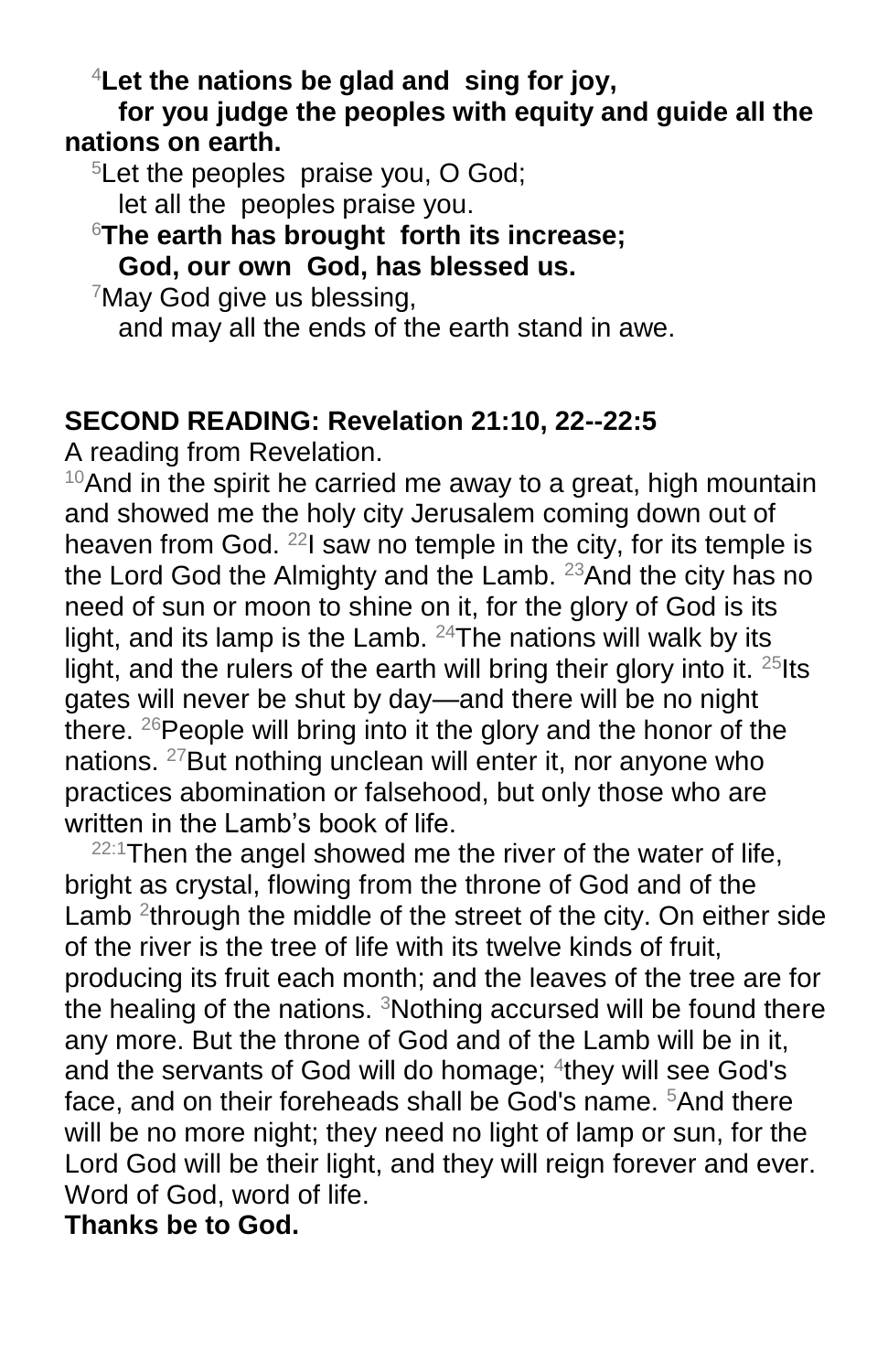*[Please stand as you are able.]* **GOSPEL ACCLAMATION**



*Alleluia.* Those who love me will keep my word, and my Father will love them,\* and we will come to them and make our **<sup>|</sup>** home with them. *Alleluia. (John 14:23)*

#### **GOSPEL: John 14:23-29**

The holy gospel according to John.

#### **Glory to you, O Lord.**

 $23$  Jesus said, "Those who love me will keep my word, and my Father will love them, and we will come to them and make our home with them. <sup>24</sup>Whoever does not love me does not keep my words; and the word that you hear is not mine, but is from the Father who sent me.

 $25$ "I have said these things to you while I am still with you.  $26$  But the Advocate, the Holy Spirit, whom the Father will send in my name, will teach you everything, and remind you of all that I have said to you.  $27$ Peace I leave with you; my peace I give to you. I do not give to you as the world gives. Do not let your hearts be troubled, and do not let them be afraid. <sup>28</sup>You heard me say to you, 'I am going away, and I am coming to you.' If you loved me, you would rejoice that I am going to the Father, because the Father is greater than  $I.$  <sup>29</sup>And now I have told you this before it occurs, so that when it does occur, you may believe."

The gospel of the Lord. **Praise to you, O Christ.**

*[The assembly is seated]* **SERMON**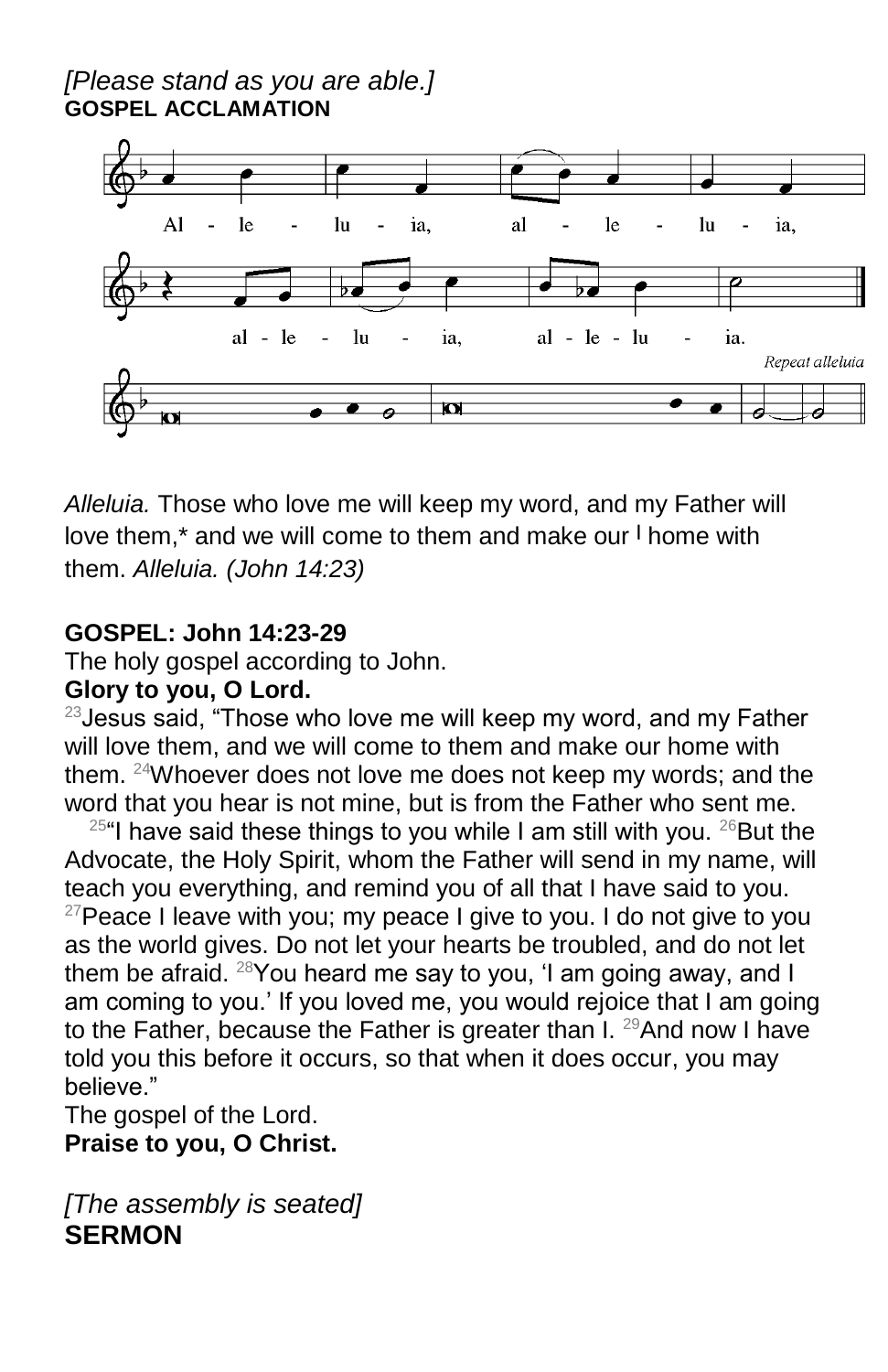#### *[Please stand as you are able]* **HYMN OF THE DAY**

Text: J. Athelstan Riley, 1858–1945 Music: Geistliche Kirchengesänge, Köln, 1623 Reprinted\streamed will permission under ONE LICENSE, License #A-723136. All rights<br>Reserved.

#### **CREED**

**We believe in one God, the Father, the Almighty, maker of heaven and earth, of all that is, seen and unseen.**

**We believe in one Lord, Jesus Christ, the only Son of God, eternally begotten of the Father, God from God, Light from Light, true God from true God, begotten, not made, of one Being with the Father; through him all things were made.**

**For us and for our salvation he came down from heaven, was incarnate of the Holy Spirit and the virgin Mary and became truly human. For our sake he was crucified under Pontius Pilate; he suffered death and was buried. On the third day he rose again in accordance with the scriptures; he ascended into heaven and is seated at the right hand of the Father. He will come again in glory to judge the living and the dead, and his kingdom will have no end.**

**We believe in the Holy Spirit, the Lord, the giver of life, who proceeds from the Father and the Son,\*who with the Father and the Son is worshiped and glorified, who has spoken through the prophets. We believe in one holy catholic and apostolic church. We acknowledge one baptism for the forgiveness of sins. We look for the resurrection of the dead, and the life of the world to come. Amen.**

#### **PRAYERS OF INTERCESSION**

Set free from captivity to sin and death, we pray to the God of resurrection for the church, people in need, and all of creation.

God of new life, open your church to the unexpected ways your Spirit is at work. Guide bishops, pastors, deacons, and lay leaders in their visioning, partnership, and planning. Surround us with your peace. God, in your mercy, **hear our prayer.**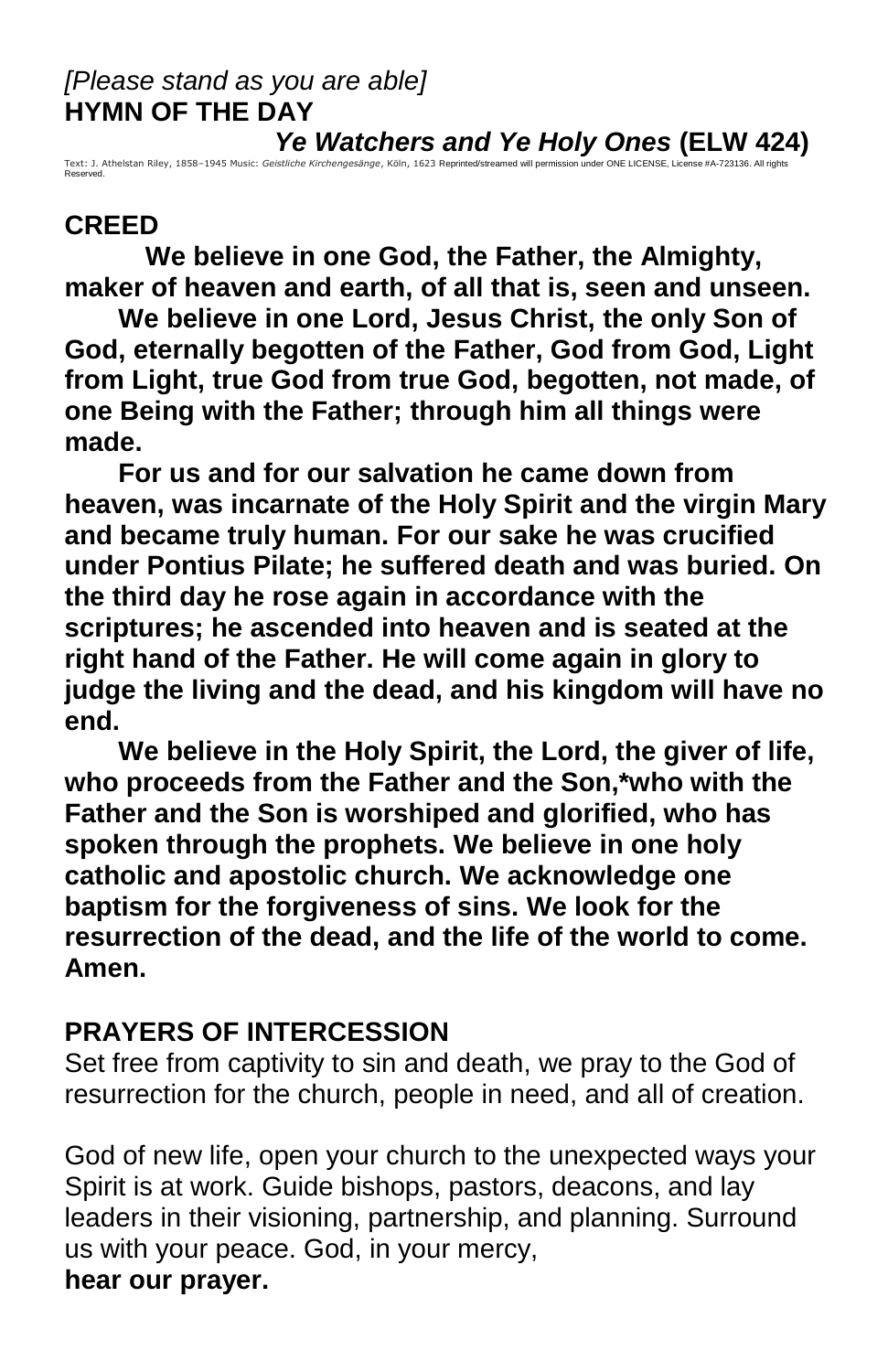Give a vision of increase and abundant harvest for farmers, laborers, and gardeners who are beginning their growing season. Join their efforts with the goodness of creation to feed all living things. God, in your mercy, **hear our prayer.**

Shine your light of wisdom and peace among nations. When those in power seek to assert dominance over others, confound their ways and make them yield to your humble authority. God, in your mercy,

#### **hear our prayer.**

Give safe haven to those who seek healing, liberation, or peace. Create places filled with hospitality where hurting people find your loving presence and wholeness. God, in your mercy, **hear our prayer.**

Uphold the work of ministries and organizations in our communities who assist people experiencing homelessness, citizens returning from prison, and all marginalized people. Accomplish your will through their efforts. God, in your mercy, **hear our prayer.**

*(other prayers may be offered at this time, silently or loud.)*

Assemble your people at rivers, streams, and fonts, where we remember our baptism and welcome others into the communion of saints. Gather us with those who have died. when we meet together at your river of life. God, in your mercy, **hear our prayer.**

In your mercy, O God, respond to these prayers, and renew us by your life-giving Spirit; through Jesus Christ, our Savior. **Amen.**

# **PEACE**

The peace of Christ be with you always.

# **And also with you.**

*(At this time share peace with your neighbor around you.)*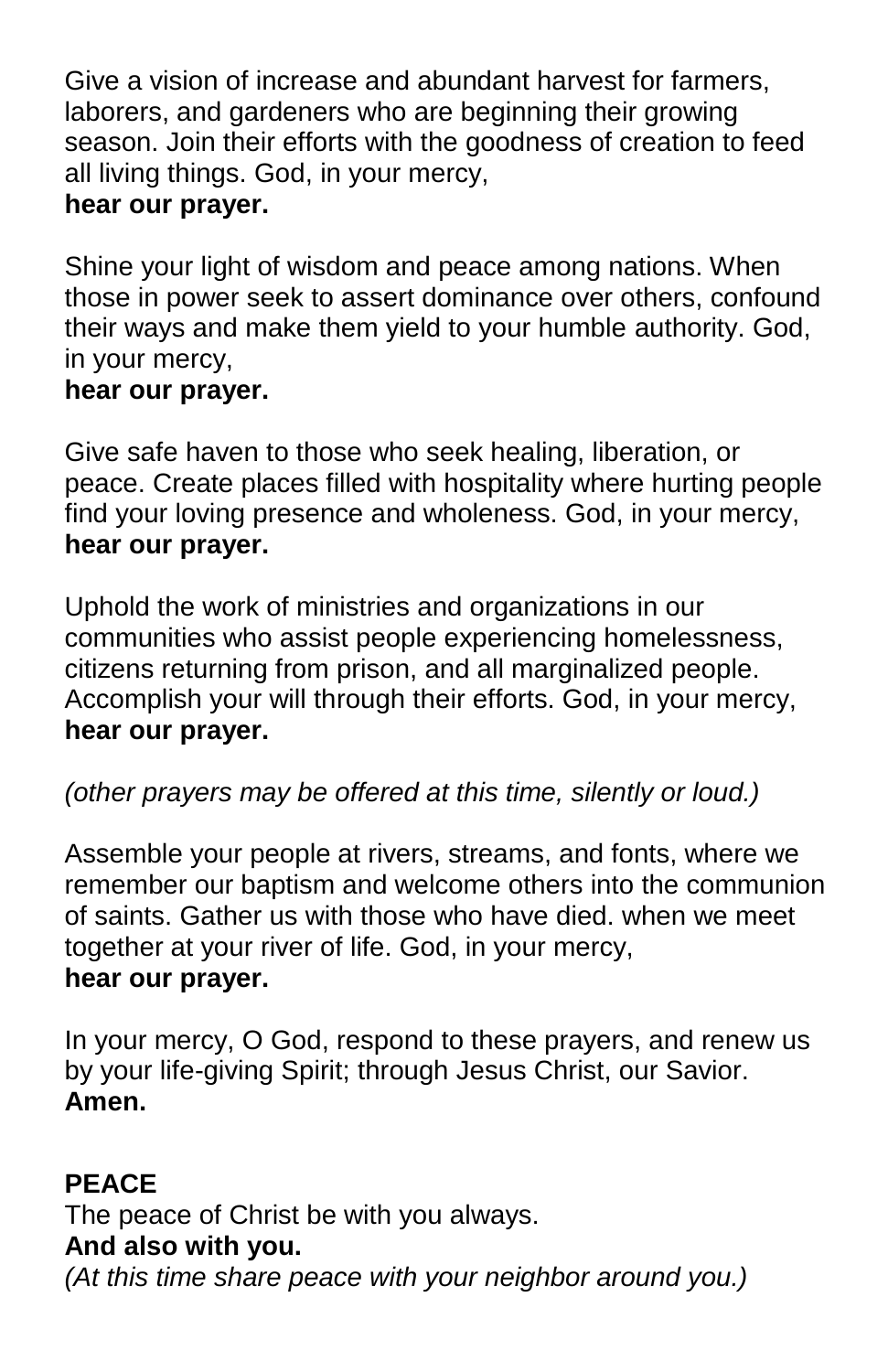# **OFFERING PRAYER**

Let us pray, **Living God, you gather the wolf and the lamb to feed together in your peaceable reign, and you welcome us all at your table. Reach out to us through this meal, and show us your wounded and risen body, that we may be nourished and believe in Jesus Christ, our Savior and Lord. Amen.**



# **GREAT THANKSGIVING**

#### **PREFACE**

It is indeed right, our duty and our joy, that we should at all times and in all places give thanks and praise to you, almighty and merciful God, for the glorious resurrection of our Savior Jesus Christ, the true Paschal Lamb who gave himself to take away our sin; who in dying has destroyed death, and in rising has brought us to eternal life.

And so, with Mary Magdalene and Peter and all the witnesses of the resurrection, with earth and sea and all their creatures, and with angels and archangels, cherubim and seraphim, we praise your name and join their unending hymn: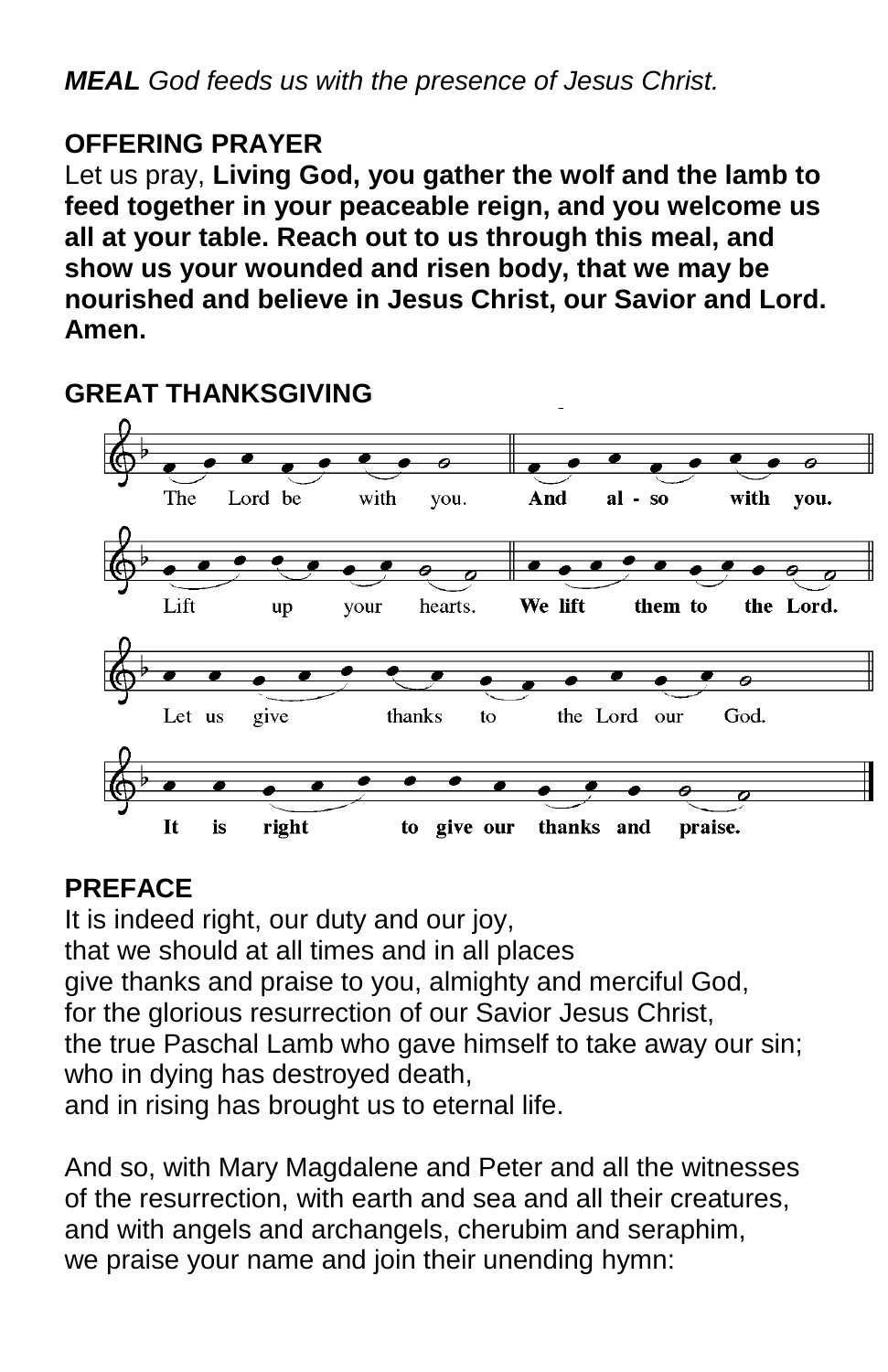# **Holy, Holy, Holy**



# **THANKSGIVING AT THE TABLE**

Holy, living, and loving God,

we praise you for creating the heavens and the earth. We bless you for bringing Noah and his family through the waters of the flood, for freeing your people Israel from the bonds of slavery, and for sending your Son to be our Redeemer.

We give you thanks for Jesus who, living among us, healed the sick, fed the hungry, and with a love stronger than death, gave his life for others.

In the night in which he was betrayed, our Lord Jesus took bread, and gave thanks; broke it, and gave it to his disciples, saying: Take and eat; this is my body, given for you. Do this for the remembrance of me.

Again, after supper, he took the cup, gave thanks, and gave it for all to drink, saying: This cup is the new covenant in my blood, shed for you and for all people for the forgiveness of sin. Do this for the remembrance of me.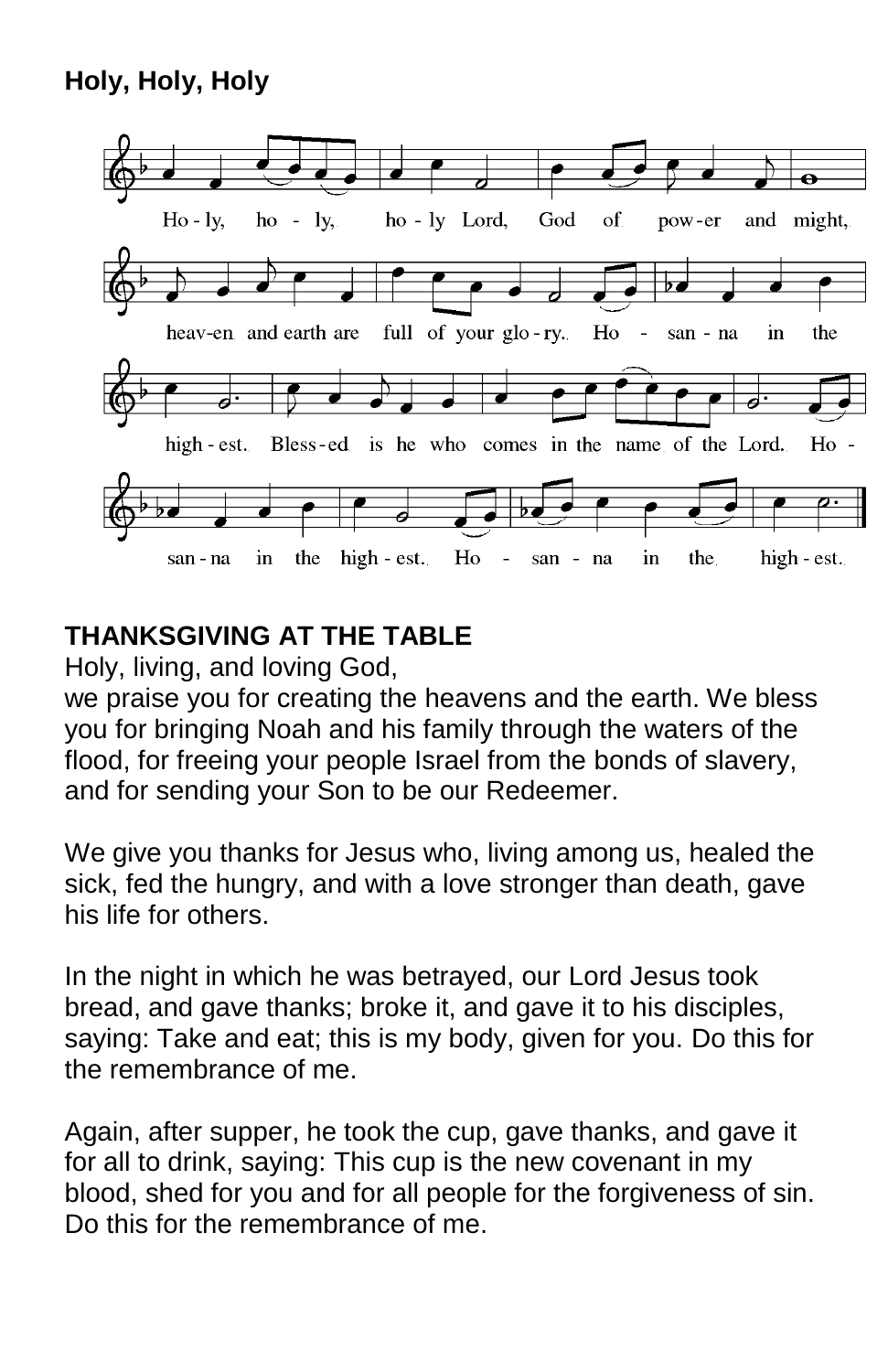Remembering, therefore, his life-giving death and glorious resurrection, we await your promised life for all this dying world. Breathe your Spirit on us and on this bread and cup: carry us in your arms from death to life, that we may live as your chosen ones, clothed in the righteousness of Christ.

Through him all glory and honor is yours, Almighty Father, with the Holy Spirit, in your holy Church, both now and forever. **Amen**

# **LORD'S PRAYER**

Lord, remember us in your kingdom and teach us to pray. **Our Father, who art in heaven, hallowed be thy name, thy kingdom come, thy will be done, on earth as it is in heaven. Give us this day our daily bread; and forgive us our trespasses, as we forgive those who trespass against us; and lead us not into temptation, but deliver us from evil. For thine is the kingdom, and the power, and the glory, forever and ever. Amen.**

# **INVITATION TO COMMUNION**

The risen Christ dwells with us here. All who are hungry, all who are thirsty, come.

*[The assembly is seated]* 

**COMMUNION** (*Everyone is welcome to come to the communion table. If you have not received instruction in the Sacraments, come to the altar for a blessing. If you would like to receive communion where you are seated in the pews, please tell the usher and at the close of communion you will be served.*)

*The body of Christ, given for you. Amen The blood of Christ; shed for you. Amen*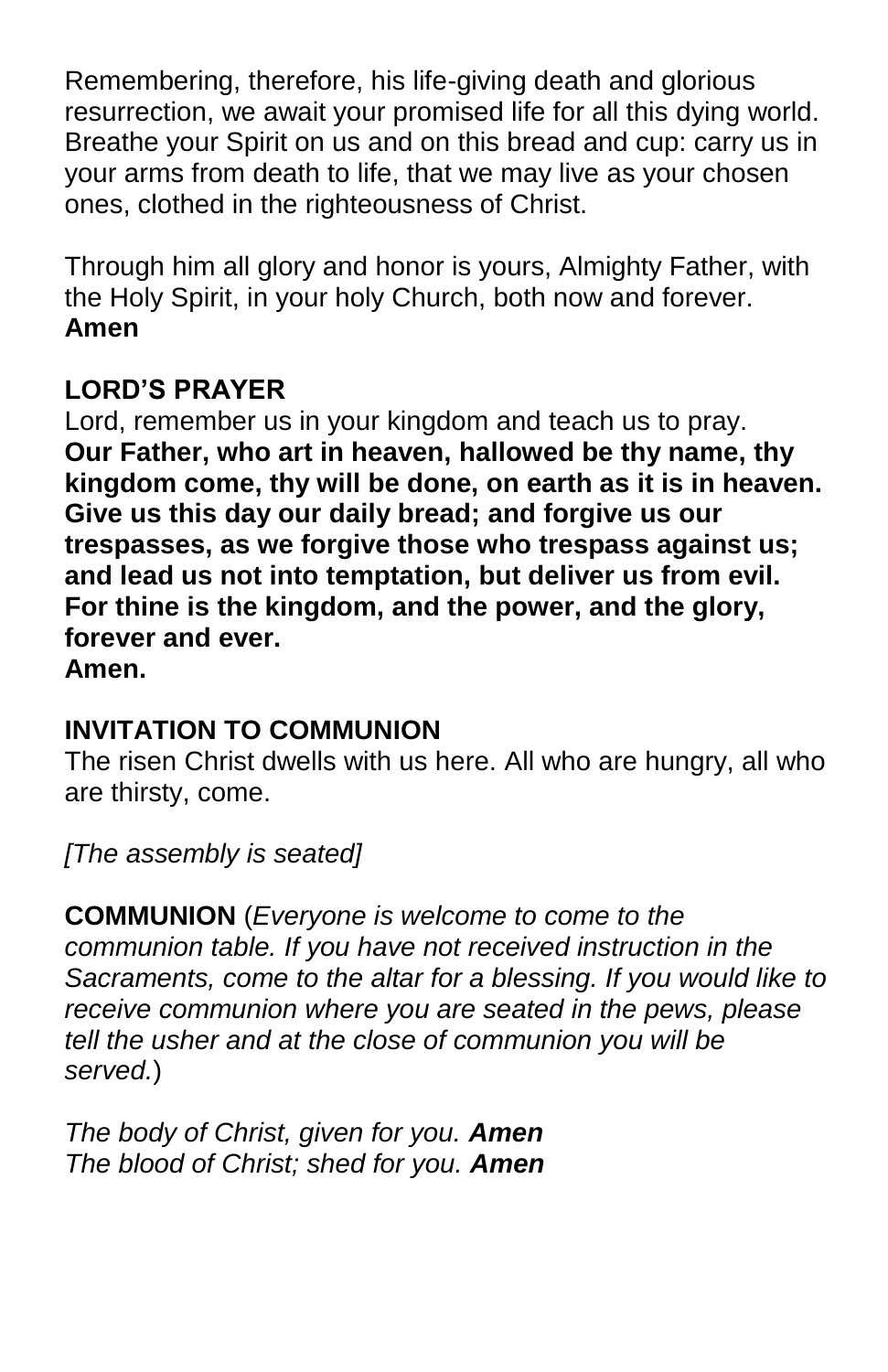# **COMMUNION SONG**



# **INSERTED MUSIC**

 *The Peace of the Lord: La paz del Señor* **(elw 646)** 

Text: Anders Ruuth; tr. Gerhard M. Cartford, b. 1923 Music: Anders Ruuth Reprinted/stre

When Peace like a River (It Is Well with My Soul) (elw 785)<br>Text: Horalto G. Spafford, 1828-1888 Music: Philip P. Bliss, 1838-1876 Reprinted/streamed will permission under ONE LICENSE, Licerse #A-723136. All rights Reserv

*[Please stand as you are able]*

# **PRAYER AFTER COMMUNION**

We give you thanks, generous God, for in this bread and cup we have tasted the new heaven and earth where hunger and thirst are no more. ,Send us from this table as witnesses to the resurrection, that through our lives, all may know life in Jesus' name.

#### **Amen.**

*SENDING God blesses us and sends us in mission to the world.*

#### **BLESSING**

God, the Author of life, Christ, the living Cornerstone, and the life-giving Spirit of adoption,  $\pm$  bless you now and forever. **Amen.**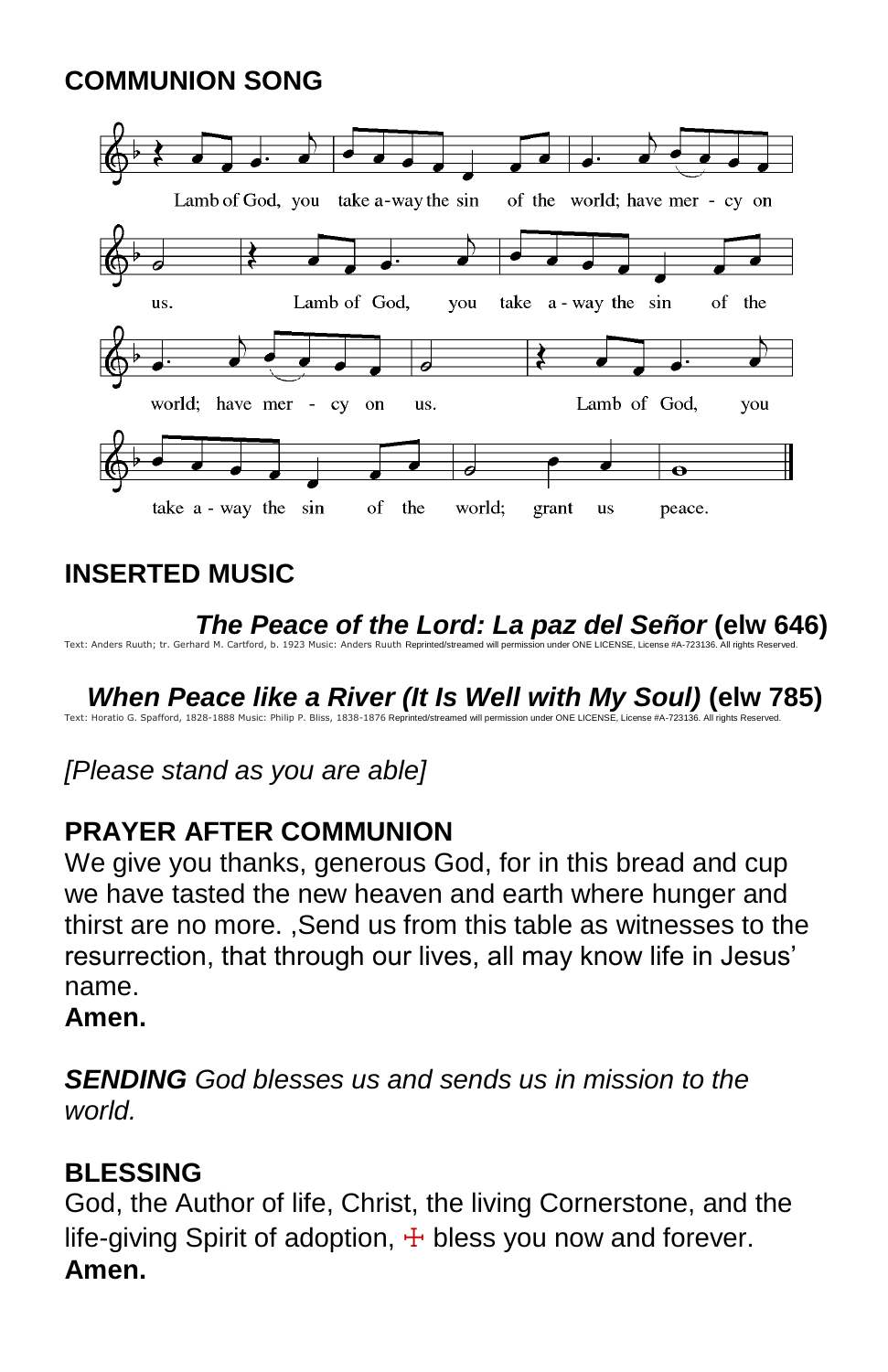# **SENDING SONG**

*My Life Flows On in Endless Song* **(ELW 763)**

ission under ONE LICENSE, License #A-723136. All rights

**DISMISSAL** Alleluia! Christ is risen. **Christ is risen indeed. Alleluia!**

Go in peace. Tell what God has done. **Thanks be to God.**

#### From sundaysandseasons.com. Copyright © 2022 Augsburg Fortress. All rights reserved. Reprinted/streamed will permission under ONE LICENSE, License #A-723136. All rights Reserved.

# **ANNOUNCEMENTS**

#### **BREAD LOAF FOR THE MONTH OF MAY IS GOING TOWARD KENTUCKY STORM RELIEF.**

Permanent Endowment Scholarship applications for the 2022- 2023 years are available in the church office. Deadline to turn in your applications is July,2022. If you have any questions please see Pastor Matt, or any of the following committee members, Brad Nelson, Penny Samuels, Janet Knafel, and Pam Shanahan.

If you know someone that is Graduating from college or high school, please let the office know, by calling us at 260-244-7118 or emailing us at [office.gracelutheran@gmail.com](mailto:office.gracelutheran@gmail.com)

If someone you know needs some extra prayers through a hard time or sickness, please email the office at prayers.gracelutheran@gmail.com

Life Line Screening will be here at Grace Lutheran Church on Tuesday, June 7, 2022 offering safe, painless, non-invasive preventive health screenings that are typically not a part of a routine physical. To be more proactive about your health for yourself, your family and your community, please register for these health screenings today. Fliers are on the tables in the hallway, there is also posters by the kitchen, nursery room, and just down from the council board. There is no time like the present to take action!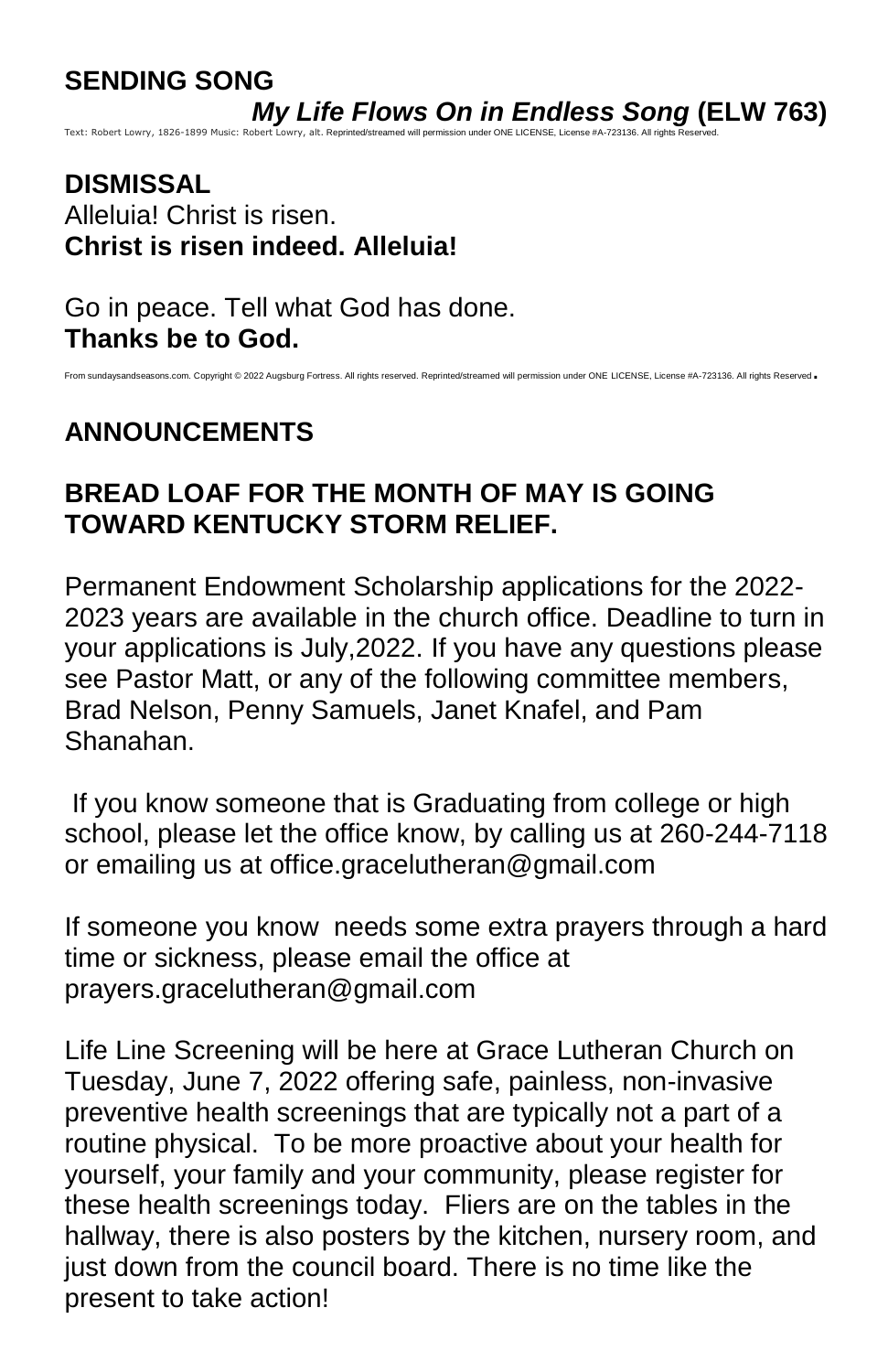**Fundraiser to support the Preschool:** Shop with Scrip through the RaiseRight App or through the website shopwithscrip.com.

 $\rightarrow$ Buy gift cards for places you already shop at with reloadable gift cards, e-cards or physical gift cards. There is no extra charge to you.

→Example: If you shop at Walmart for groceries, you can purchase a gift card for \$100.00. You can purchase a physical gift card that will be sent straight to your house, or you can choose a reloadable card that will be put right on your App. You are already spending that money at the grocery store so why not buy a gift card before you go to the store to help the Preschool?

Organization name: **Grace Lutheran Church Preschool** Enrollment Code: **AL22LAE586216**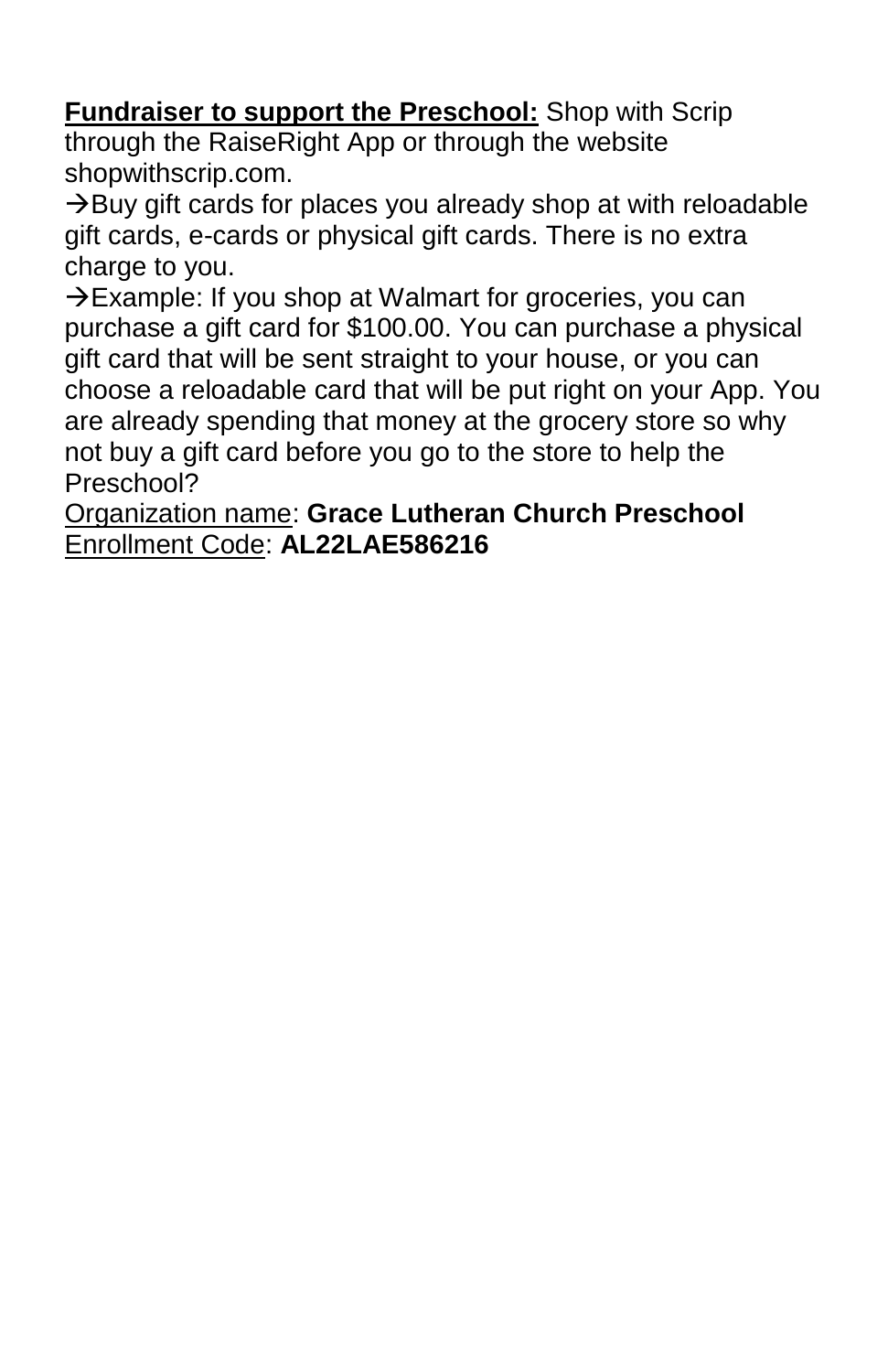**Weekly agenda at Grace Lutheran church Monday May 23,2022** Parents of addicted loved ones (PAL) 6pm Cub scouts 3082 6pm Abigail group 6:30pm Alcoholics anonymous 7:30pm **Tuesday May 24,2022** T.O.P.S 9-11am **Wednesday May 25,2022** Men's breakfast 8am Preschool picnic @kid's Dreamland 11:30am Preschool graduation 6pm Food pantry 12pm Food voucher distribution 4pm **Thursday May 26,2022** Helping hands 12:30-2pm Preschool picnic @kid's dreamland 11:30am First Communion Class 3pm Preschool Graduation 6pm AA/AL anonymous 7:30-8:30pm **Friday May 27,2022** *Pastors day off* Food pantry 12-2pm **Saturday May 28,2022 Sunday May 29,2022** Worship at Hope 8:15am Worship at Grace 10am Fellowship Hour 11:15am

**We have new sign-up sheets in the parish hall, for coffee hour. Coffee hour will be after church service, for any one that would like to stay.**